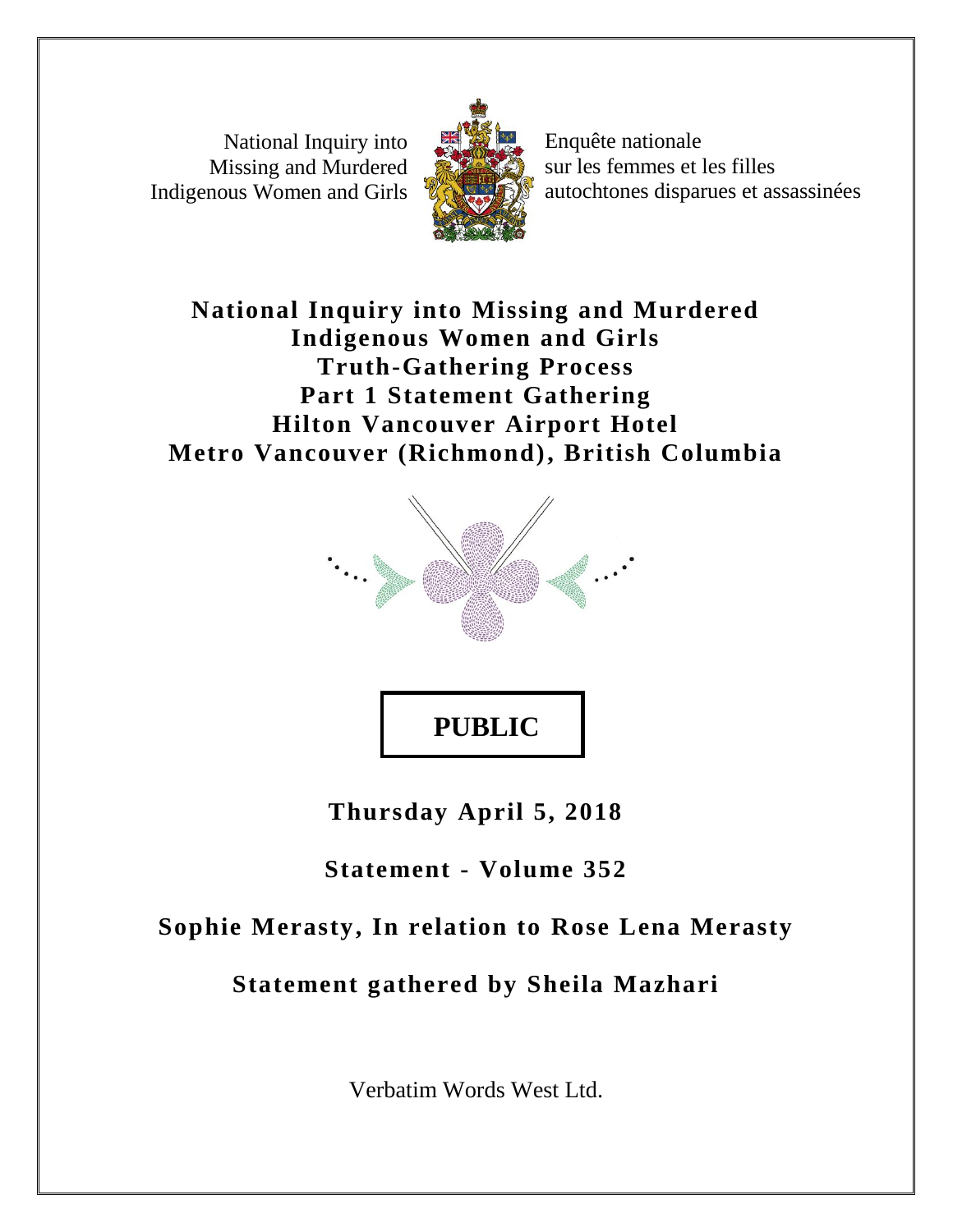#### **TABLE OF CONTENTS**

| Statement - Volume 352             |      |
|------------------------------------|------|
| April 5, 2018                      | Page |
| Witness: Sophie Merasty            |      |
| Statement gatherer: Sheila Mazhari |      |
|                                    |      |
| Testimony of Sophie Merasty 1      |      |
|                                    |      |
| Reporter's certification. 18       |      |

#### **Documents submitted with testimony:**

1. Color photocopy of photograph (1 page)

#### **II**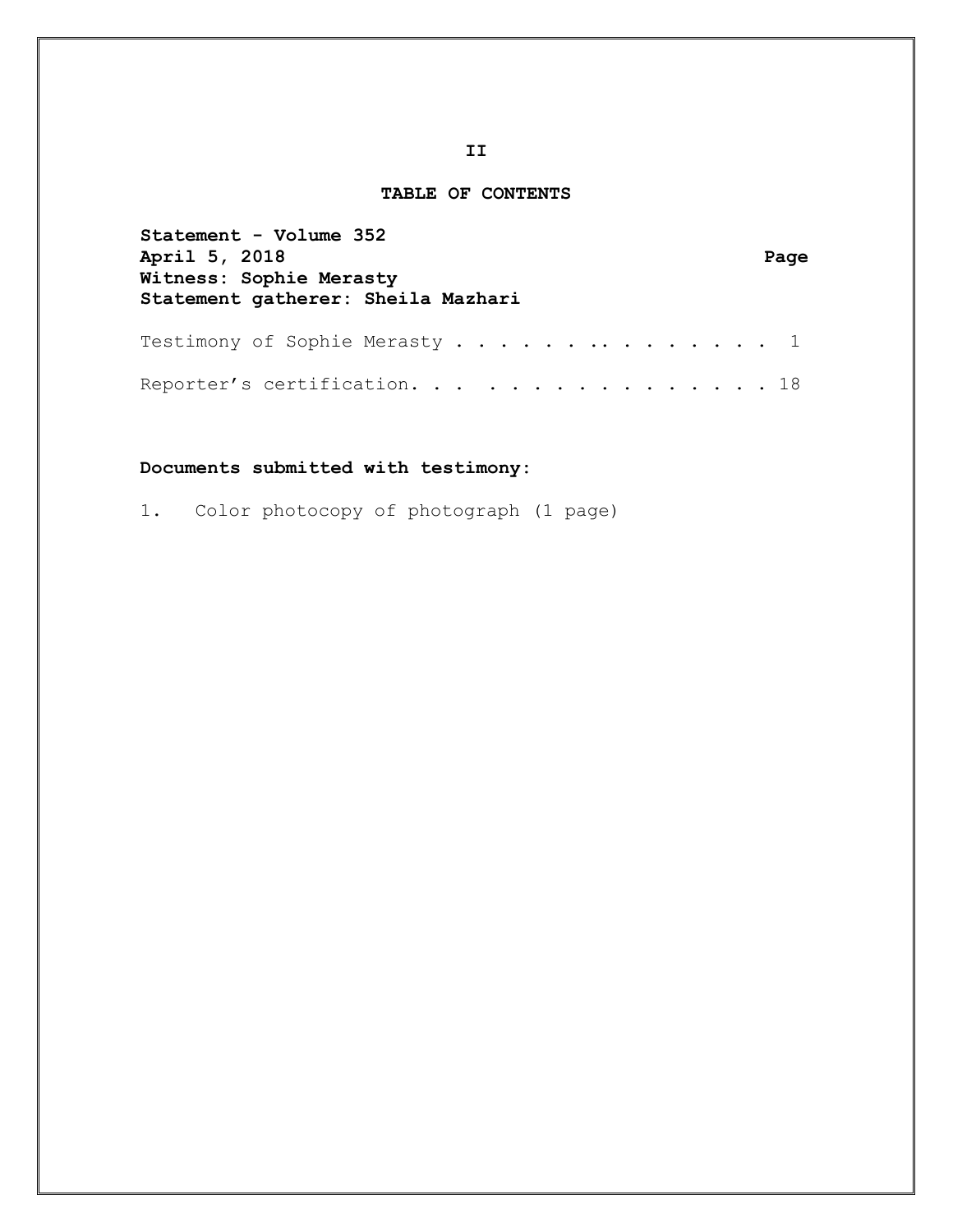Statement - Public 1 Sophie Merasty (Rose Merasty)

1 Richmond, British Columbia<br>2 April 5, 2018 April 5, 2018 4 SHEILA MAZHARI: How about we start with your<br>5 introduction? introduction? SOPHIE MERASTY: Sure. My name is Sophie Merasty. I'm of the Dene and Woodlands Cree Nations of Northern Manitoba, a community called Lac Brochet. SHEILA MAZHARI: Okay. And what -- when were you born? SOPHIE MERASTY: I was born February 16, 1964. SHEILA MAZHARI: Okay. And what would you like to start with? Do you want to start with your own childhood? SOPHIE MERASTY: Sure, yes. My father is part Cree 17 and part Dene and my mother was Dene. Theirs was<br>18 an arranged marriage. My father's mother went to an arranged marriage. My father's mother went to 19 residential school. And so, you know, I have -- had five sisters and seven brothers -- or there's five of us girls and seven boys in the family. 22 We were non-status so we, we didn't go to<br>23 Tesidential school, but my grandmother di residential school, but my grandmother did. We grew up in the small community of Brochet, which is on the northwest tip of Reindeer Lake in northern Manitoba, very isolated. The only way you can get in is by plane or skidoo or over the winter road -- the ice road, in the winter by truck. I -- my -- my sister who was -- I wanna talk about my sister, Rose Merasty who was killed in the Downtown Eastside in 1991. Left home probably as a teenager because we didn't have 34 high school there. You could only do grade nine<br>35 and then you had to go somewhere else like and then you had to go somewhere else like 36 Winnipeg or you know, Cranberry Portage and there<br>37 vou were put in a home. So, you know, I was much you were put in a home. So, you know, I was much younger than my sister Rose when she left. I -- I know that she lived in Winnipeg for a while and she had a -- got married, had a daughter. Her husband pulled an armed robbery at a bank and went to prison and her daughter was apprehended. And -- and -- and I don't believe that my sister 44 ever saw her again. We have had -- found each other though, our family found this -- this daughter. And you know, she was raised in a non-Aboriginal home, but she knows about her mother.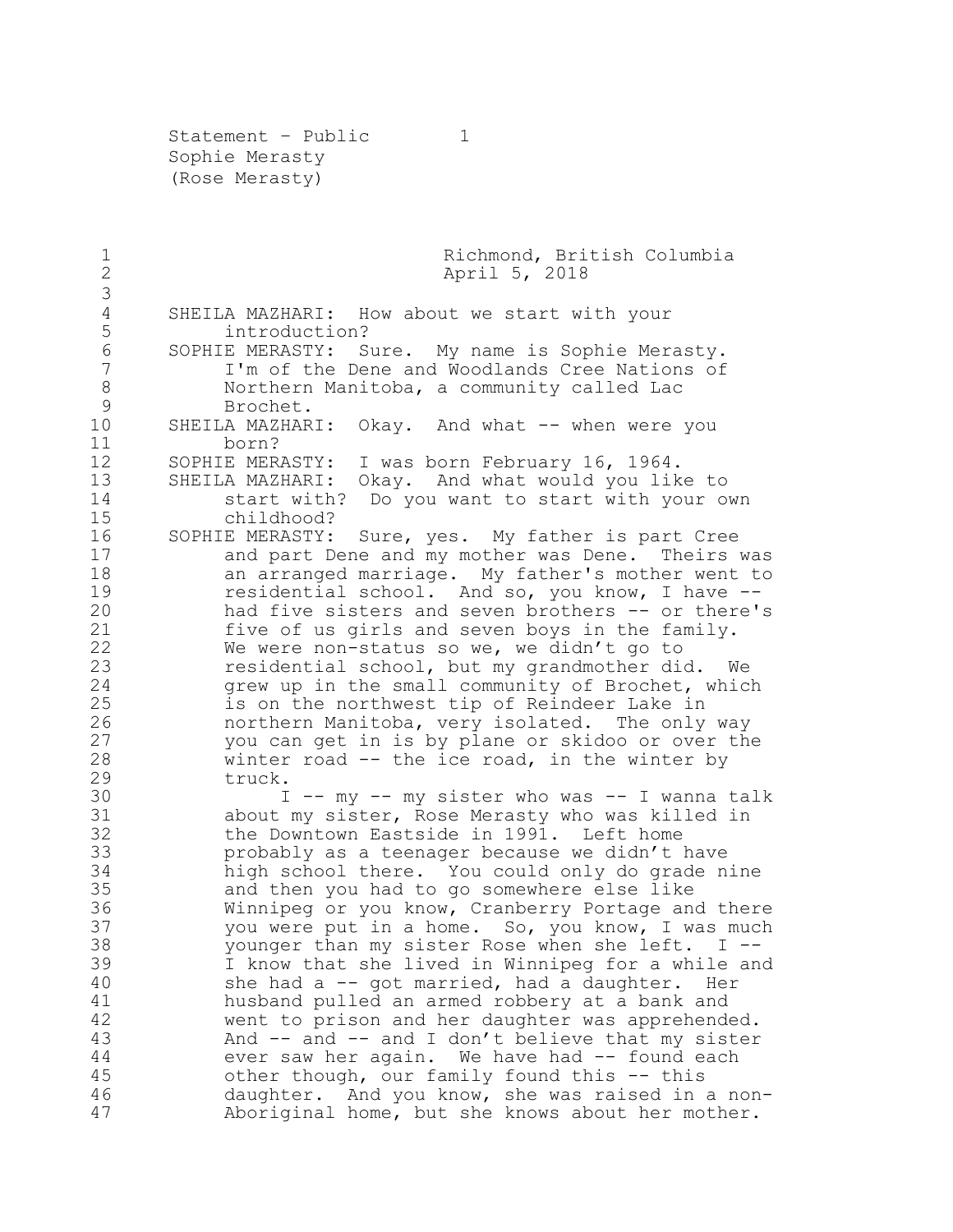Statement - Public 2 Sophie Merasty (Rose Merasty)

1 So, Rose moved to Vancouver sometime in her late<br>2 or mid 20s perhaps and -- and while she lived 2 or mid 20s perhaps and -- and while she lived<br>3 here she had four more children. And she had here she had four more children. And she had two 4 daughters who I have contact with. They live in<br>5 Toronto, they were -- this -- she had these Toronto, they were  $--$  this  $--$  she had these children from a different relationship. Anyhow, this is kind of hard for me to talk 8 about, but my sister had you know, issues with addictions. I know that when she was younger there were -- there was abuse. She had been abused sexually, physically. Anyhow, I -- I believe that because of what happened to her when she was younger, it affected her ability to be a 14 mother. At some point -- and, of course the father was also a drug dealer -- of the two daughters that she had with him. These are the nieces I have contact with in Toronto. And he -- 18 he went to jail too. Her daughters were -- you<br>19 havow, there was a threat that they could be 19 know, there was a threat that they could be<br>20 apprehended, but they actioned it -- his mo apprehended, but they actioned it  $-$ - his mother, the grandmother came from Ontario and took the girls. And so, they were raised by their grandmother and of course, the father was out 24 there. And -- and then she had two more boys. The first one was apprehended. I don't -- we don't know where he is today. The -- the second one was also apprehended, and he was raised in Burns Lake with a family, a First Nations family. We have had contact with him as well, the family. 30 And you know, the relationships that she had<br>31 the children with -- the men that she had the children with  $--$  the men that she had relationships with, they were all abusive. She -- when I think of how she died, you know, yes there was a man involved. Somebody I think she just met and she had been partying with, but she was already hurting as a result of having lost her children. And so, out -- I would say, you know, this man killed her, but it wasn't just him, it was everybody. It was the whole system that killed her. It was the social service system, it was the justice system because she kept getting picked up and put in -- in -- in jail for petty crimes. So, you know, the accumulation of all those systems killed her. In August -- on August the 21st of 1991, like a few days after -- a day after I got a call and -- but that was the day that she was killed. She was in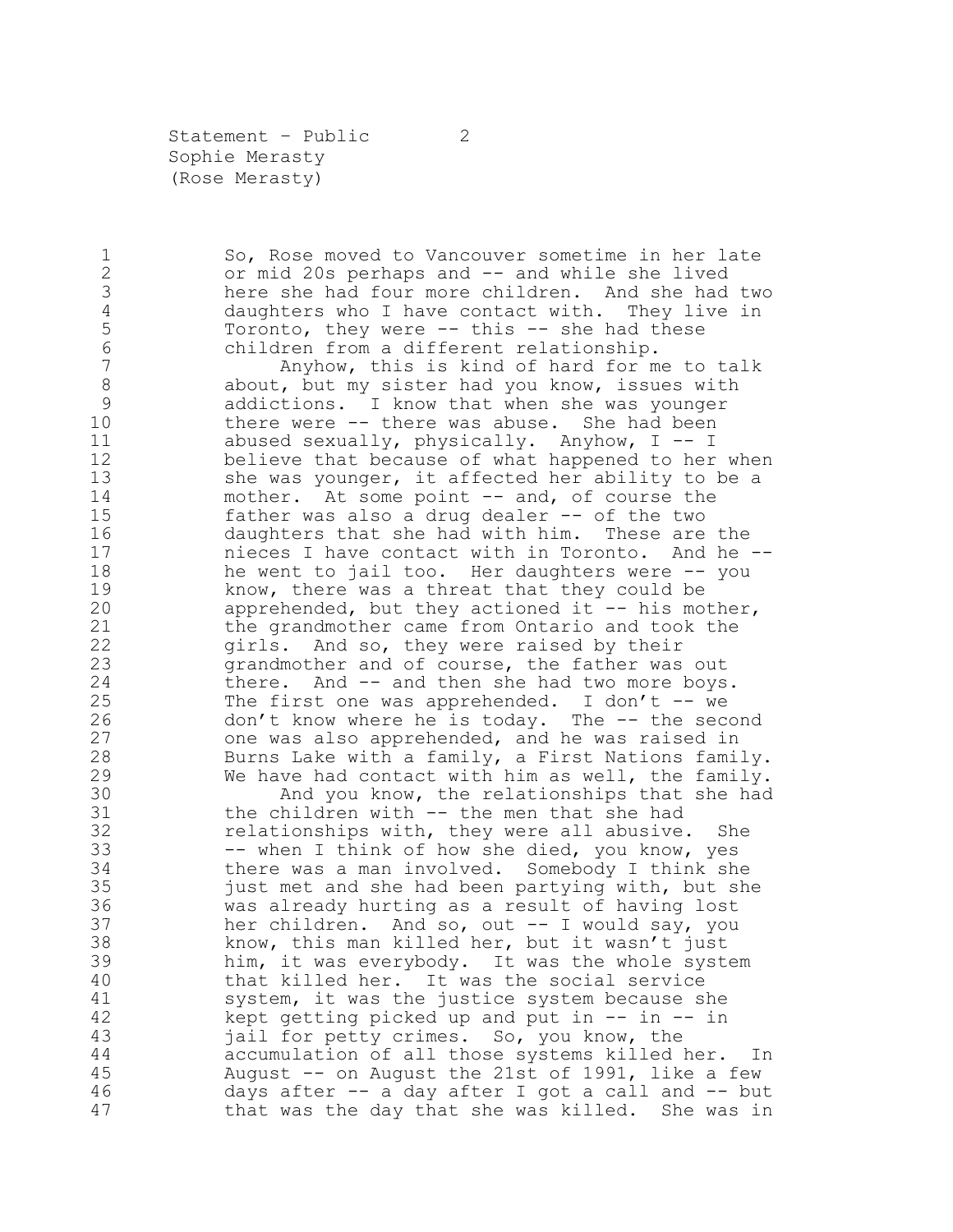Statement – Public 3 Sophie Merasty (Rose Merasty)

1 the Downtown Eastside in Blood Alley, Gastown and<br>2 1 quess because they didn't know that there was a 2 I guess because they didn't know that there was a<br>3 family member here, they contacted my family back family member here, they contacted my family back east and they called me and told me what happened, that she was dead. She was found in a back alley, had been pushed out the third-floor window and was like naked from the waist down. Her arm was broken, and she died on the way to the hospital.

 At the time I was working, and the Crown prosecutor didn't contact me for -- you know, they -- they did arrest the person involved in her death. They -- they didn't contact me to let know when he was going up on trial, so I didn't find all this information out 'til later. I -- I didn't see who he was, all I have is a name. I 17 -- I know that when I went to see her body, the 18 coroner had put a lot of makeup on her face and<br>19 it didn't look like her because Rose is very 19 it didn't look like her because Rose is very<br>20 beautiful and didn't use that much makeup. beautiful and didn't use that much makeup. So, I smudged some of the makeup off and they were hiding big bruises on her face, like just huge. And you know, normally, you know when a body's in the coffin they fold the arms or the hands over like this. Well, hers were -- couldn't be folded because her arm was broke -- had been -- was broken.

 And I guess the way I was impacted was I was -- well, from shock to disbelief to great 30 sadness, grief. I mean, she was my only sister<br>31 here so I -- I didn't -- I didn't have the here so  $I$  -- I didn't -- I didn't have the supports around me at the time to process, you 33 know, the grief and  $I$  --  $I$  -- I became very angry. I was very angry for years, but it was an evolving type of anger because when I finally found out what happened to, like the charge -- there was initially a charge of aggravated assault, but the person was held in the holding cells in the downtown -- at the downtown police holding cells and he was there for one month. And when his trial came up they -- the judge ruled that that one month that he served was dead time and ruled it as time served and they released him. And he went back east or somewhere is what I heard. So, I never saw him. All I have is his name. I -- I guess if anything I would have liked was to have a call to have some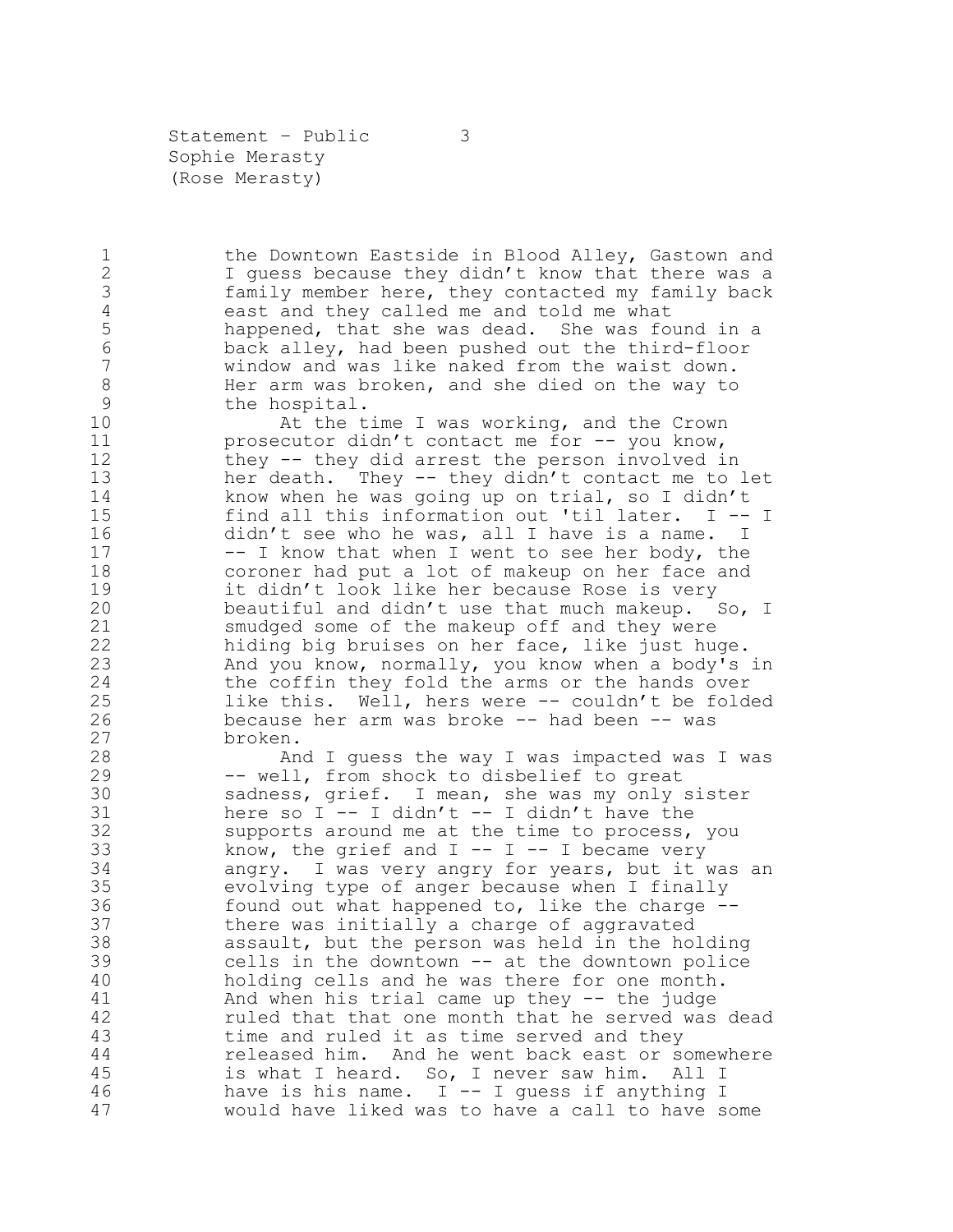Statement – Public 4 Sophie Merasty (Rose Merasty)

1 kind of justice served, because I felt that the<br>2 police didn't do a thorough investigation. That police didn't do a thorough investigation. That 3 -- it was obvious to me that there was some kind<br>4 0 of sexual assault, that she was found with out 4 of sexual assault, that she was found with out<br>5 her pants or underwear and bruises all over he her pants or underwear and bruises all over her, her face and her body. And that they just disregarded it because she was Indigenous, a Native woman and they had been partying or she had been drinking or using. And you know, more 10 than likely been labeled a prostitute. So, I felt angry about how -- how the courts treated her, how the legal system treated her death. 13 Like, it was irrelevant, that her -- her death you know, felt disregarded. I felt angry that they released this man after a month in a holding cell and he took the life of my sister, who was a mother, an auntie, who -- who didn't have a 18 voice. You know, whose voice had been over the 19 19 years silenced.<br>20 Her childr

Her children, her daughters that were impacted -- I can see how they were impacted even though they were really small when their mom died. Both of them struggle with addictions now. One of them's -- her children -- my sister is a grandmother now. One of them -- her -- has children in foster care as well so I can see the cycle and the patterns. I can feel when I see them, when I go to Toronto, I feel that when I do see them I can feel a sense of their -- this -- 30 this hole in their lives, this huge gap. They<br>31 don't have a connection with you know, the one 31 don't have a connection with you know, the one<br>32 berson in their life who they needed, which is person in their life who they needed, which is their mother. I can sense a -- I can -- I get a feeling or a sense that they're at a loss somehow 35 and I -- and they are, you know. And -- and my own family, my -- my brother and sisters -- there's been just a sense of helplessness when talking about her. Like a sense of it happened, but there's no words -- there's no words to describe that. It's just like, what do you say? And what do you do? Because, obviously we all know that there's been no -- no justice in her death. They are at a loss and I've only begun to find my own voice. I'm the only one who has spoken for her in my family, in my huge family. Although, many of my family members have also died as well since.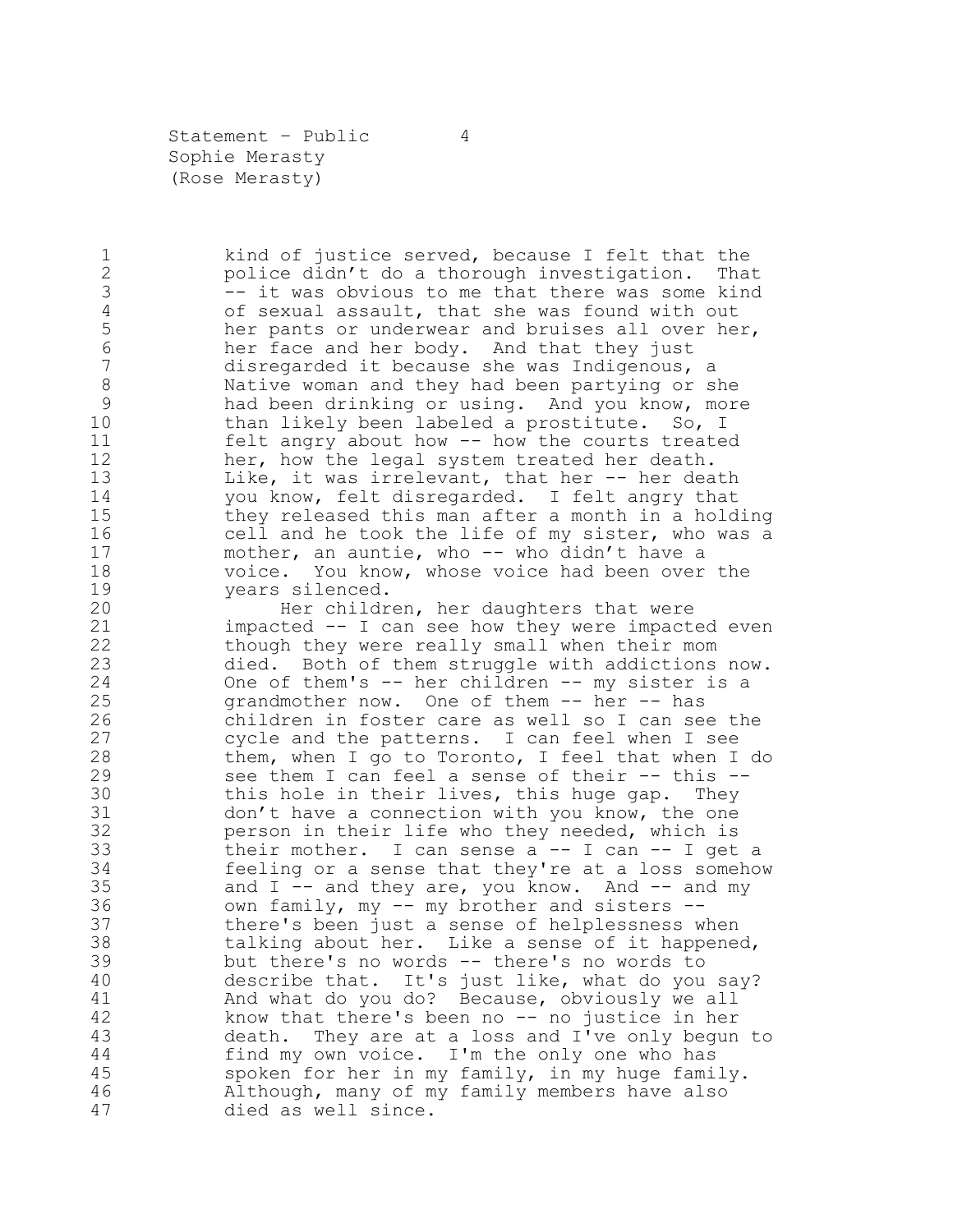Statement - Public 5 Sophie Merasty (Rose Merasty)

1 The impact of her death has affected all of<br>2 our lives, you know, all of us. Myself, I, you 2 our lives, you know, all of us. Myself, I, you<br>3 know, like I said I was very angry, I had my ow know, like I said I was very angry, I had my own 4 addiction issues. I ended up relapsing at that<br>5 boint after working on healing my own life and point after working on healing my own life and being clean for three years. When I -- when I -- well, after she died, after I went -- before I 8 went to see her body I -- I drank -- I had a drink after three years. Alcohol was not my addiction of choice, but I -- I did that until I eventually relapsed into my drug of choice. And then almost like ended up dying myself. I -- in 13 -- in retrospect, I realize it was because I didn't know where to go. I didn't know where to find support. I -- I didn't know what to do with 16 the anger. I didn't know what to do with the pain. Thankfully, I -- I got help again. I also 18 felt vulnerable, you know, but that was an<br>19 ongoing feeling for much of my life becaus 19 ongoing feeling for much of my life because I<br>20 orew up dealing with, or being -- experiencin grew up dealing with, or being  $-$  experiencing male violence, sexual violence myself, racism, misogyny. It goes on and on. I probably experienced all the same things my sister did, you know? And I think it was hard -- really hard for her because I can't imagine -- I can -- I -- I know the pain of being separated from your child and so you know, her issues kept her in her addiction, not having the resources, not having the support systems in place. I think if they 30 had been there she -- maybe she would still be<br>31 alive today. Maybe she wouldn't have gone dow alive today. Maybe she wouldn't have gone down those paths and ended up in rooms, you know, with strangers. I did get a police report, but I didn't get all the information. They blocked out all the names of the person and age and where he was from, so -- because I was the only person trying 38 to get this information,  $I - - I$  didn't  $-$  and again, not knowing where the supports were, I -- I didn't pursue it further than that. But I wanted to get a coroner's report so just earlier today, one of the staff people was able to direct me to somebody to help me get that process started. Because I think that it's important that her children and my family will wanna know what happened. I don't think they do. I

probably have the most information about that. I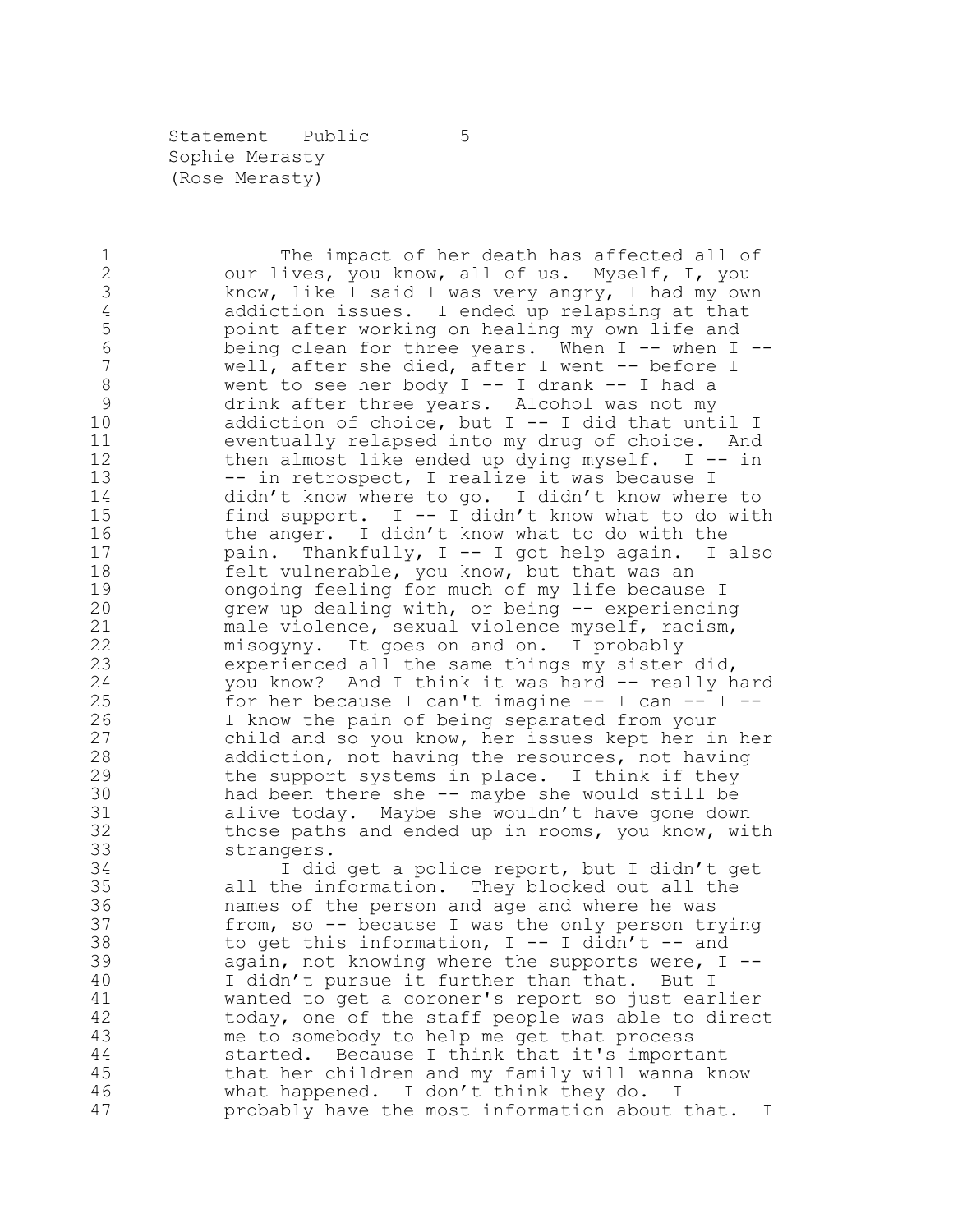Statement - Public 6 Sophie Merasty (Rose Merasty)

1 just haven't shared it with my nieces yet or my<br>2 mephews, her children because I wanna be sure. 2 nephews, her children because I wanna be sure.<br>3 11 Like, I want them to be ready, I want them to 3 Like, I want them to be ready, I want them to 4

4 have support.<br>5  $I - I g$ I -- I guess if anything, I would like to see changes made to the Canadian legal system. You know, I -- I struggled trying to get information and I'm her blood sister. If anybody was -- should get information, it's me. I was basically told that I had to go through a process. How that process worked, to get the -- the police report or the coroners was that I would have to through *Freedom of Information and Privacy Act* or go through the police, you know -- the police said, or I was told that I had to either have like my parents, who are both deceased now, write a letter asking for this. 18 They have first priority. So, that's not an<br>19 option because they're both deceased. The o 19 option because they're both deceased. The other<br>20 one was her children and they're not in a one was her children and they're not in a position to do this right now. They are -- they're young people, but they have their own issues. They have children in care or they're estranged and been estranged from their mother. I would have -- somebody would have to help guide them through that. And then it's the brothers and sisters. Oh, before the children would be the spouse, but she didn't have a spouse. And then the children and then the siblings. I'm 30 like what kind of system is that? What kind of<br>31 bullshit is that to get, you know, the 31 bullshit is that to get, you know, the<br>32 information? So, when I was told that information? So, when I was told that of course I was like exasperated. I didn't know what to do. I would like to see changes to that because I think family members should have that information irregardless of, you know -- like immediate family members. Why should they withhold that kind of information?

 I also, you know, felt that the police, like I said, didn't do a very thorough investigation. You know, like did they even do a vaginal swab you know, to collect DNA to -- to find out whether she had been raped, sexually assaulted before? Shouldn't a person have been charged with something like that as well? You know? I mean -- I would have liked to see him. You know, I would have liked to go to court when he went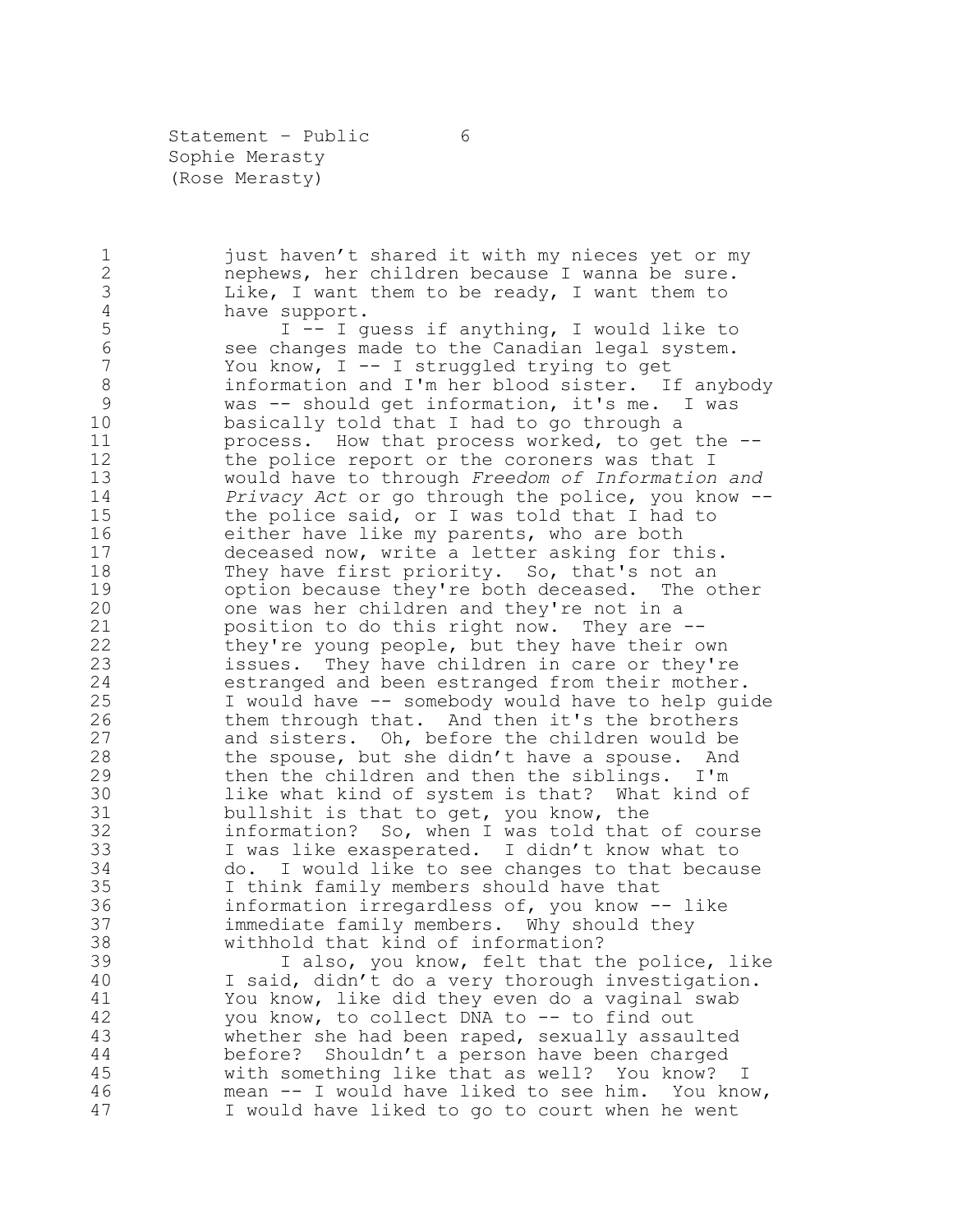Statement - Public 7 Sophie Merasty (Rose Merasty)

1 up. I think Crown prosecutors should be more<br>2 mindful of, you know, family members that way 2 mindful of, you know, family members that way.<br>3 You know, I never really felt a sense of closu 3 You know, I never really felt a sense of closure<br>4 with my sister -- my sister's death. And -- and 4 with my sister -- my sister's death. And -- and<br>5 you know they -- the -- the thought of her laying you know they -- the -- the thought of her laying in this back alley dying in -- in an undignified way -- and the -- the guy apparently went for a 8 walk. Like, what kind of person does that when somebody has fallen from the third-floor window? You call an ambulance right away. Like, I don't 11 know how long she was there.

 How they caught him was they waited for him after somebody found her and called an ambulance, you know. The police waited and then he came back. Like, there's something wrong with this right? I know that the legal system is full of technicalities that can get people off on, you 18 know -- let people off, get away with murder, but<br>19 in this case, it doesn't seem like -- you know, I 19 in this case, it doesn't seem like -- you know, I<br>20 mean I'm sure there was all kinds of evidence. mean I'm sure there was all kinds of evidence. She had a denture. Her teeth were found in that room so obviously like he assaulted her in there. I guess because I've had my own experience of male violence against myself when I was younger and because I've done some work, I've done some healing around it, I no longer feel like a victim around, you know -- but I -- you know, I -- I know the -- the -- how it feels to be vulnerable. I remember how it feels prior to my healing, 30 being afraid of men and not knowing how to ward<br>31 off unwanted advances. I would like to see, li off unwanted advances. I would like to see, like -- you know, I have granddaughters now, two beautiful granddaughters. I don't want to see them suffer. Like, I don't want them to go through what I went through. So, I -- you know, I -- I pray for change. I pray, you know, like that the laws against sexual violence or any kind of violence, the murder of our women, our sisters, our -- our daughters, our granddaughters, whatever, our aunties and mothers will change so that there are harsher penalties. You know, if anything, that's what I would like to see out of this Inquiry. You know, as a recommendation like some -- as a work that the Inquiry is doing because there's too many. There's too many already and it just seems endless and it continues, and it seems so easy to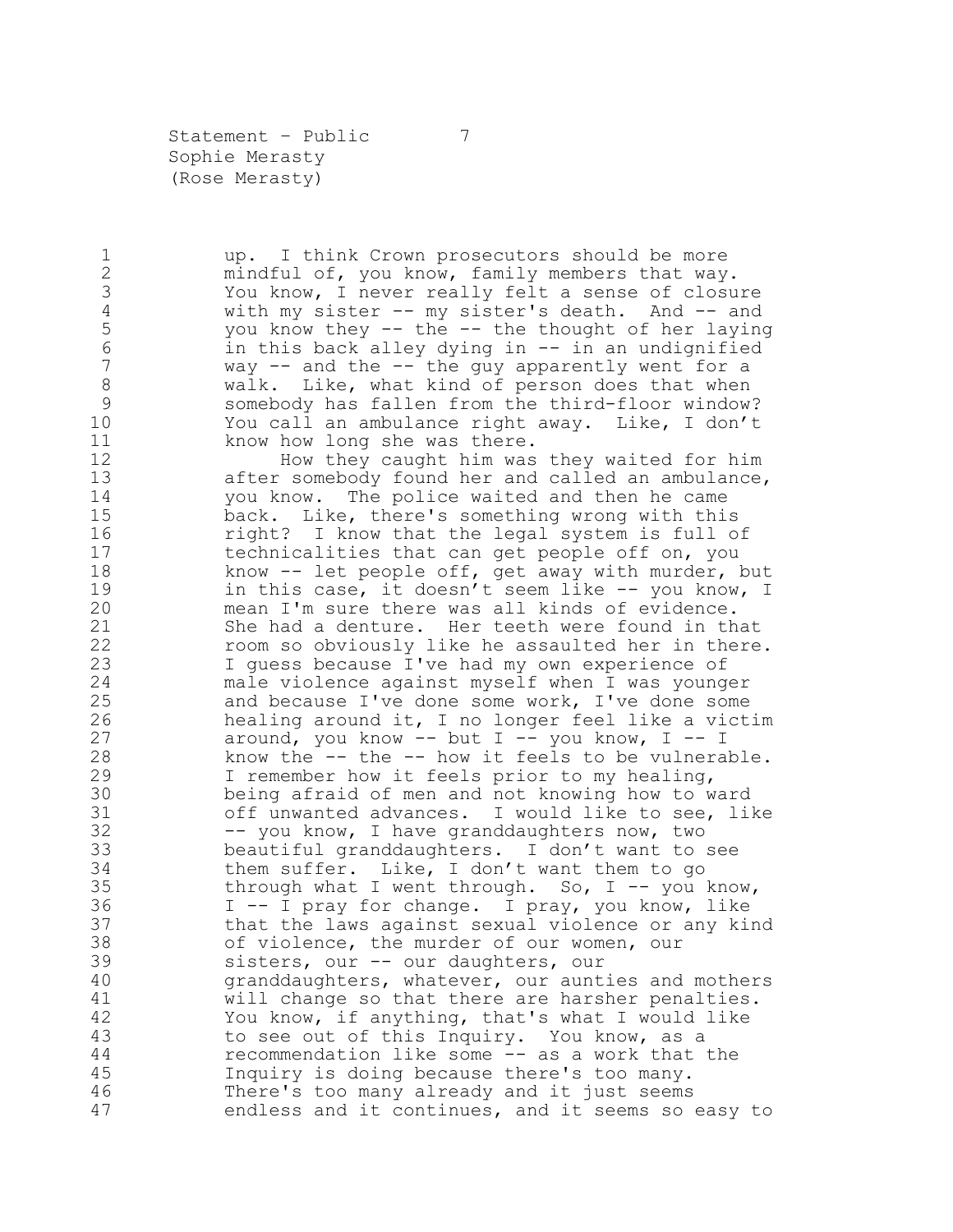Statement - Public 8 Sophie Merasty (Rose Merasty)

1 1 kill an Indian woman or an Indian person in this<br>2 50 society and get away with it. You know, like ou 2 society and get away with it. You know, like our<br>3 lives don't mean anything, but I know that's not 3 lives don't mean anything, but I know that's not<br>4 true. Because my -- my sister was a beautiful true. Because my -- my sister was a beautiful person. I know she was hurt, but you know, she was a very vibrant woman, you know, talented. She played guitar, she sang, she had an 8 infectious laugh, but she was hurt, very hurt. And all that accumulated her -- resulted in her death. So, we also need places, safe places for women like her to go to, housing, shelter, support systems. It's been many years, but I still miss her and I'm her only voice right now. 15 So, I thought it was important for me to make 16 this statement today. SHEILA MAZHARI: Do you mind if I ask a few details 18 about Rose? So, let's spell her name for the record. So... 19 record. So...<br>20 SOPHIE MERASTY: I SOPHIE MERASTY: Rose, as in rose. R-O-S-E. SHEILA MAZHARI: Yeah. SOPHIE MERASTY: Her second name was Lena. L-E-N-A. And Merasty. M-E-R-A-S-T-Y. SHEILA MAZHARI: Okay, and what's her birthdate? SOPHIE MERASTY: Her birthday was May 13th, 19 -- I think it was '58, but I have to double check on 27 that. SHEILA MAZHARI: And when she passed away in 1991 she was how old? SHEILA MAZHARI: She was only about 30 -- I think she was either 34 or 35. SHEILA MAZHARI: Okay. And have you -- what's the process been like when you've tried to get -- have you tried to reopen the case or anything like that or…? SOPHIE MERASTY: No, because like I said I -- I didn't have supports, I didn't know where to go. It was 38 just over a year ago that I finally got the police report and again, I didn't have all the details of that report. To me it seems like they're protecting him by blotting out his name and age and details about him. So, I'd be open to whatever supports there are in place to continue to get all the information so that I can, you know, share it with her children and my family. SHEILA MAZHARI: So, you're more interested, are you,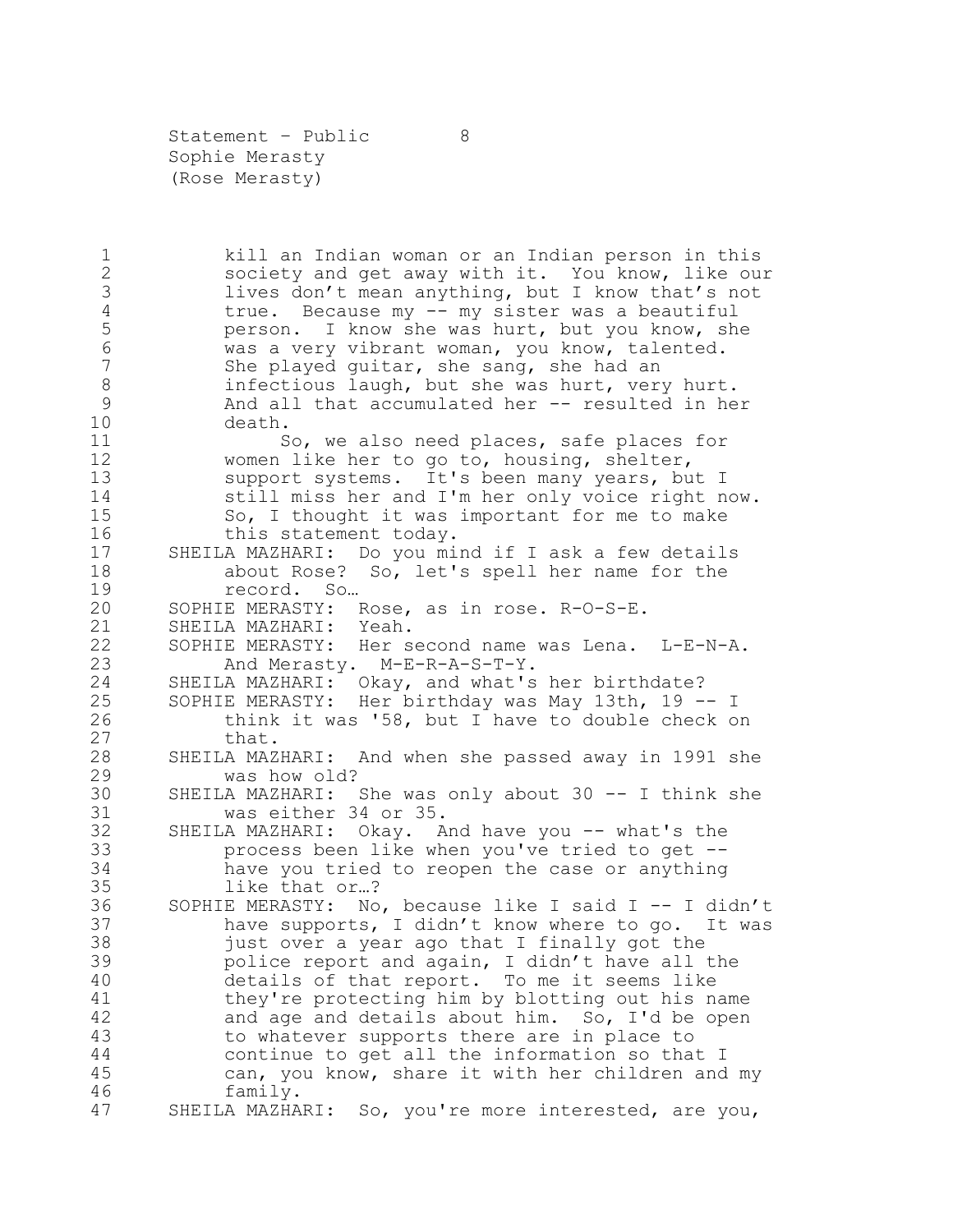Statement - Public 9 Sophie Merasty (Rose Merasty)

1 in -- in getting the full report of what the case<br>2 had been done or did you want it --2 had been done or did you want it --<br>3 SOPHIE MERASTY: All of it. SOPHIE MERASTY: All of it. SHEILA MAZHARI: -- reinvestigated and reopened and to see if they could charge him? SOPHIE MERASTY: Yes, I would like that. I would, you 7 know -- I would like it to be reopened. SHEILA MAZHARI: Did you wanna share any information about him? SOPHIE MERASTY: His name is [J.R.]. SHEILA MAZHARI: How do you spell that? SOPHIE MERASTY: [J.] SHEILA MAZHARI: Just for the record. SOPHIE MERASTY: [*Spells name*]. SHEILA MAZHARI: Mm-hm. SOPHIE MERASTY: I think is how it's spelled. And I'm not sure if his last name is an [*spells variant of last name*] or [*spells variant of last name*]. 19 19 I don't know much else except that he's from back<br>20 3 east somewhere, maybe Nova Scotia. I don't know. east somewhere, maybe Nova Scotia. I don't know. SHEILA MAZHARI: And do you know anything about his background? SOPHIE MERASTY: I think he's actually maybe First Nations, but I don't know for sure. You know, he might be part Native and part white from the sounds of -- but I don't know much else and he was a younger man. That's all I know. SHEILA MAZHARI: And you know he's still alive or…? SOPHIE MERASTY: I -- I don't know anything more. I don't even know his birthday or what town he's from. I googled his name, I've tried to, you know -- I mean, like I always -- in the back of my mind I think, you know, I don't know if he feels like he just got away with something, like with murder. But if he had an conscience whatsoever, any soul, any spirit, any you know, kind of awareness of the magnitude of what it is to take a life, you know, who was loved by -- by others, needed by others, and the impact it's had then, you know -- I always think why didn't he -- why couldn't he -- like maybe he could just come forward and say like, I understand, I realize what I've done and I'm sorry. At least some kind of acknowledgement instead of just disappearing off and not trying to like -- 'cause I, you know 46 -- make any, you know kind of acknowledgement because if he did, that could provide healing for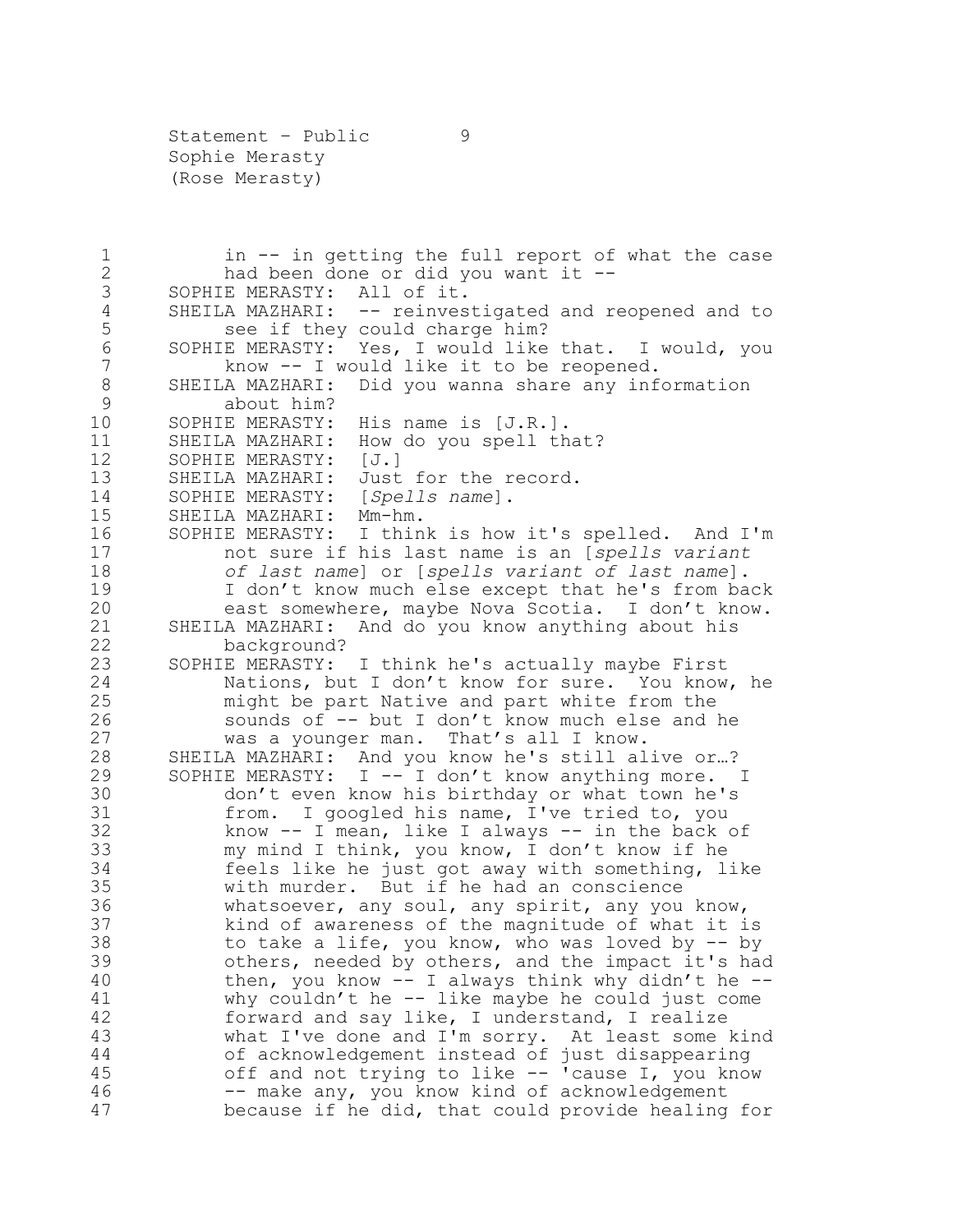Statement - Public 10 Sophie Merasty (Rose Merasty)

1 me, for my family, for my sister's children, you<br>2 know? But I don't know where he went or where h 2 know? But I don't know where he went or where he<br>3 is or whether he cares about what he's done. 3 is or whether he cares about what he's done.<br>4 SHEILA MAZHARI: And when you said you received s SHEILA MAZHARI: And when you said you received some direction today on how to get more of a -- was it FILU downstairs that helped you? SOPHIE MERASTY: I think so, yeah. SHEILA MAZHARI: And when you said -- 9 SOPHIE MERASTY: Well, a guy gave her the -- the information and got the process started. SHEILA MAZHARI: That's good. SOPHIE MERASTY: In my statement, in a written statement I gave the wrong date. It was 1991 when she was killed. SHEILA MAZHARI: Okay. SOPHIE MERASTY: I put down 1980 -- I gave -- SHEILA MAZHARI: Do you mean this one here? 18 SOPHIE MERASTY: -- I say 1981. Mm-hm.<br>19 SHEILA MAZHARI: Okay. SHEILA MAZHARI: Okay. SOPHIE MERASTY: In the original. It was 1991. SHEILA MAZHARI: Okay. I don't see a date. Oh, it says 1981. SOPHIE MERASTY: Yeah, it's -- SHEILA MAZHARI: Okay, so yeah -- that's -- I'll change that for us. So, downstairs where they have FILU they also have BC Family Services and they -- they can help connect you with what you would need for -- kind of like to be an advocate for this police process and things like that. 30 So, we'll make sure to check that out too.<br>31 SOPHIE MERASTY: Okay. SOPHIE MERASTY: Okay. SHEILA MAZHARI: When you said Rose was abused as a child, did you say -- was she -- was she sexually 34 and -- and physically? SOPHIE MERASTY: I believe so. I -- I -- she tried to tell me, but she couldn't finish what -- she just broke down crying and she couldn't bring the words up. SHEILA MAZHARI: So, you don't know who did that to her? SOPHIE MERASTY: I don't. It could be anybody from a local to a family member to the priest, a teacher. You know, there's so many -- we -- we were an isolated community. Roman Catholicism was the ruling religion and they controlled everybody, and they were paedophiles and you know, abusers. It could have been anybody.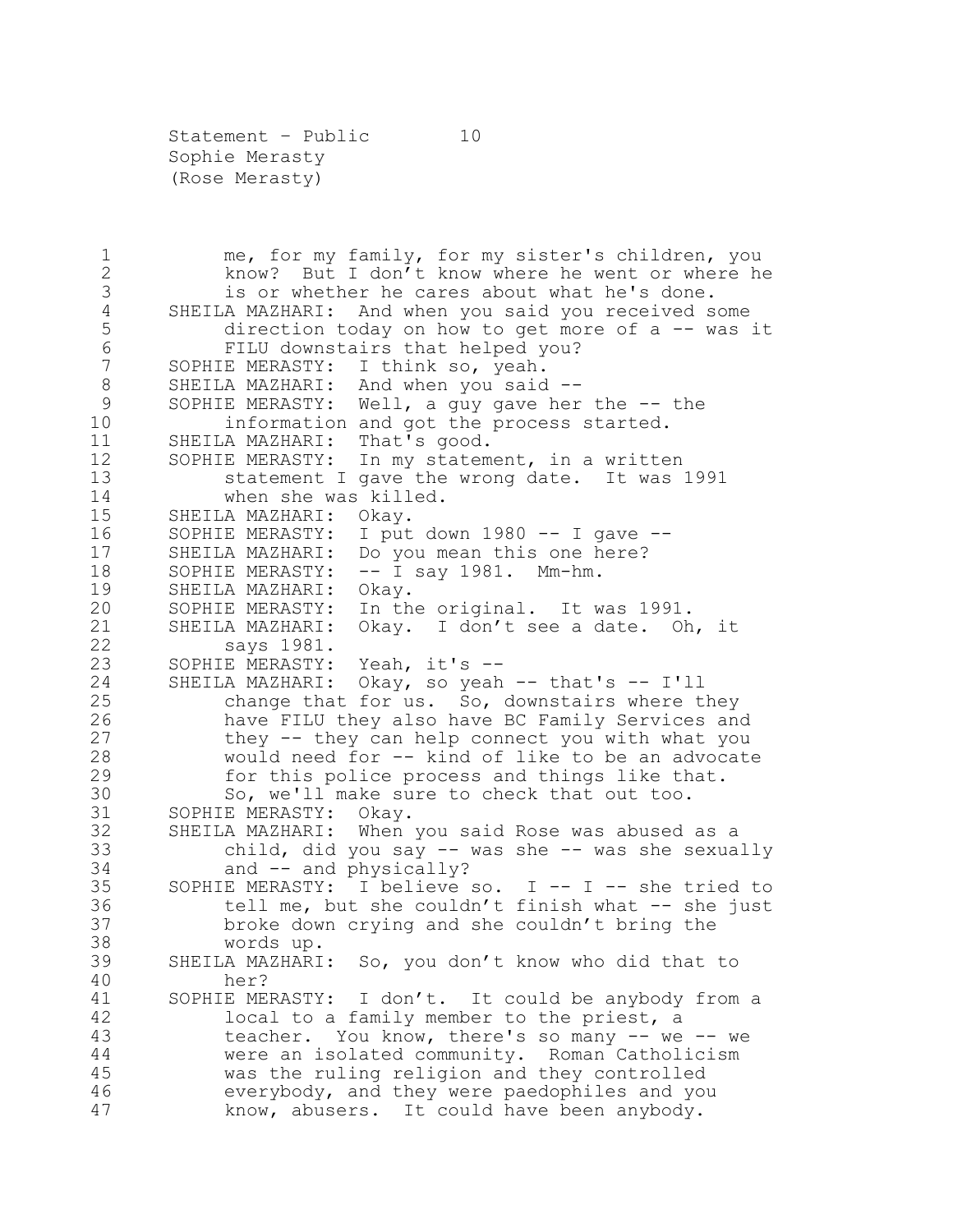Statement – Public 11 Sophie Merasty (Rose Merasty)

1 SHEILA MAZHARI: Is there anything else you want to<br>2 share about Rose or...? 2 share about Rose or...?<br>3 SOPHIE MERASTY: She had b SOPHIE MERASTY: She had beautiful children. She's very beautiful. Like physically, but her spirit was -- very bubbly type of personality, very much a charmer. And lefthanded so when she played guitar she had to change all the strings upside down so she could play it. Yeah, and classy. She was really a beautiful person. I remember she came out to Winnipeg when I was in high school there and I don't know how she got all this money, but she had a gold tooth filling. Anyways, she had all this money. I think she and her lawyer got money somehow for I don't know what, but she took me out shopping. And, you know just like -- I was just amazed by her. Like, you know we come from a very poor -- like 18 we came from a very poor upbringing, but you know<br>19 she would just lavish with all this money she 19 she would just lavish with all this money she<br>20 had, and she took me out for dinner and shopp had, and she took me out for dinner and shopping and stuff. So, that was new to me. She introduced me to something that's, you know good and possible. SHEILA MAZHARI: Did she have any other names or…? SOPHIE MERASTY: No. SHEILA MAZHARI: No? [Indiscernible] SOPHIE MERASTY: No, just Rose. Yeah. SHEILA MAZHARI: And did you want to give any names? Do you remember any of the -- the judges that -- 30 or…?<br>31 SOPHIE ME SOPHIE MERASTY: I don't have any of that information, you know? I would like to know. Like, I would like all of this information. You know, I -- I mean, of course in order to pursue it, like I said I need the support. I need, you know people who will help me, who know how to get this information. Yeah. SHEILA MAZHARI: And you can always submit -- when -- when you do receive them, of the police report and things -- you can -- you can submit it to the Inquiry. SOPHIE MERASTY: Yeah. SHEILA MAZHARI: I'll give you a card and an e-mail just to -- it helps. We can attach it to your statement in the future -- SOPHIE MERASTY: Sure, yeah. 47 SHEILA MAZHARI: -- so, things like that.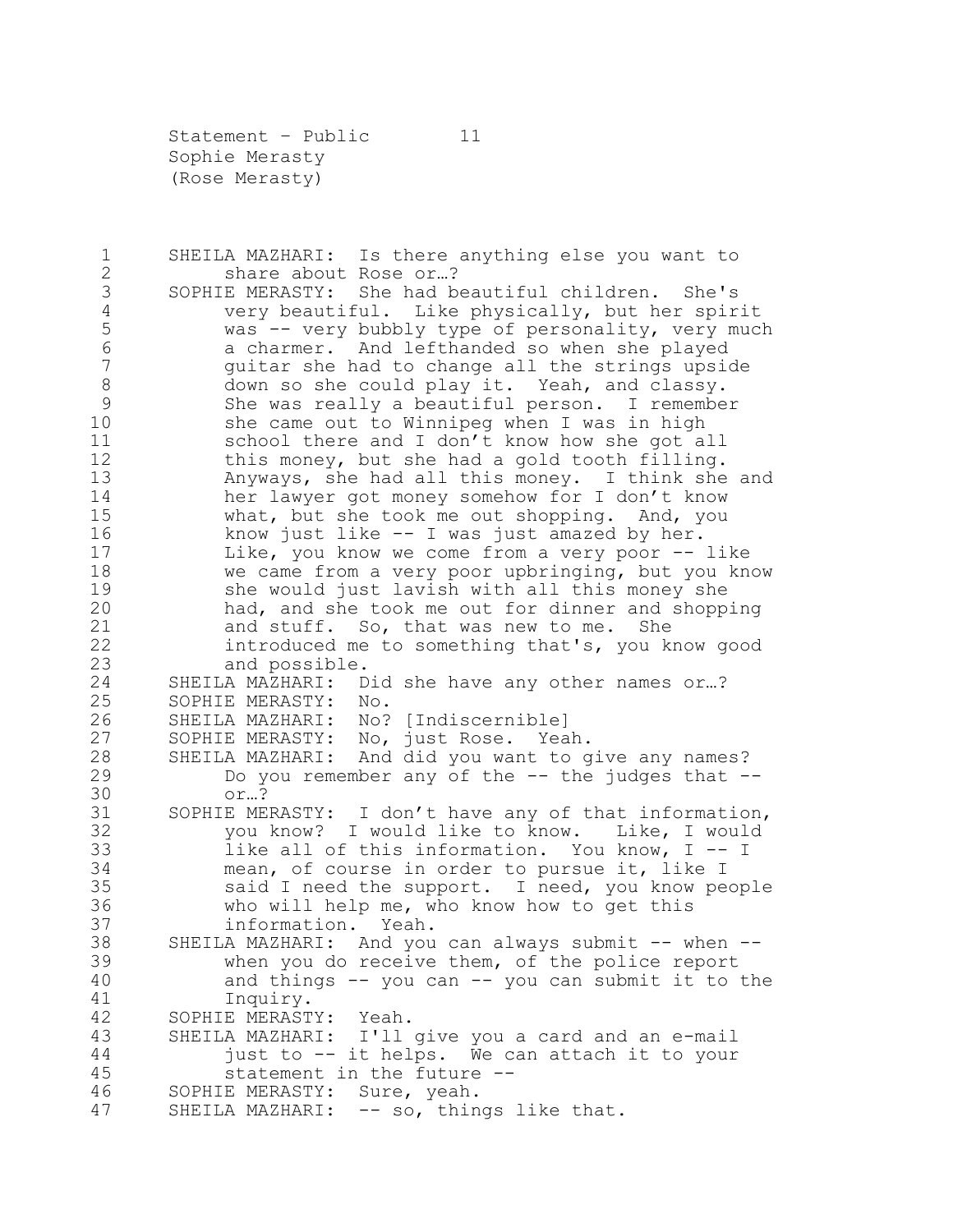Statement - Public 12 Sophie Merasty (Rose Merasty)

1 SOPHIE MERASTY: Yeah. You know, the one thing that I<br>2 would like to also mention is that her children 2 would like to also mention is that her children<br>3 could use help too, like psychologically or could use help too, like psychologically or 4 emotionally. They've -- like, they grew up<br>5 without their mom and they don't have much without their mom and they don't have much information. All they know is she died, right? SHEILA MAZHARI: Do you think there are resources where they are or is it just accessing? SOPHIE MERASTY: I -- I don't know what the resources are in Toronto. One's in Toronto, one's in Victoria, one's in Winnipeg, or just outside of Winnipeg in Brandon I think, or Portage la Prairie. Yeah, you know like once they know, once I get all this information and tell them -- well of course I'll ask them if they want to know 16 first and if they do, I know it's gonna impact them, right? So, I hope like there will be 18 resources available for them.<br>19 SHEILA MAZHARI: And how about for SHEILA MAZHARI: And how about for yourself with counselling or supports in that sense? SOPHIE MERASTY: Well, I could use some support too, yeah. Always, I mean -- I mean like you know, I'm -- I've experienced a lot of death. I've had, you know loved ones die, both tragically and naturally. But with the tragic ones what happens, I think, is my -- the grief accumulates inside me and it gets compounded and -- and then I just shut down because it's too much to feel that all the time. But certain things trigger 30 me, like you know if I hear a story or if I see<br>31 somebody who looks like her or, you know like 31 somebody who looks like her or, you know like<br>32 sometimes I'll see somebody who look -- vou k sometimes I'll see somebody who look -- you know, just vaguely like her and -- and then I'll feel it. I'll feel that again even after all these years, I'll feel the loss. So, yeah, it's like -- you know, I could use some support myself. I think it's -- it's these kind of deaths that are hardest to process because there's no real closure, no -- no justice. Like, where do you go? Where do you go with all these feelings and they're mixed, like anger and frustration and you know, a sense of like it didn't matter because she was Native, you know? Like it just makes me feel enraged sometimes still, but I'm not turning that rage in on myself anymore. I just want to see her -- her children like break those cycles. SHEILA MAZHARI: When you'd said about you've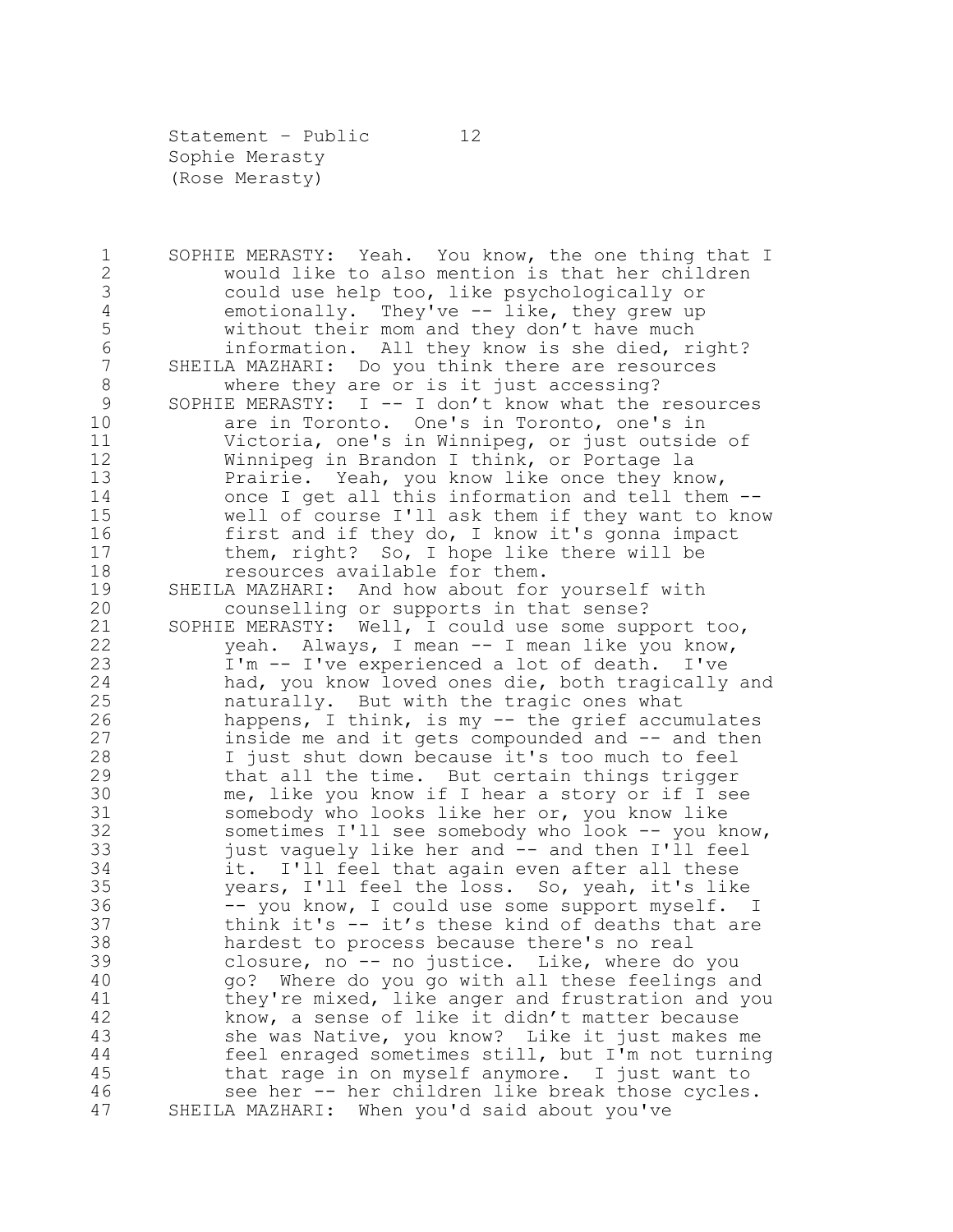Statement - Public 13 Sophie Merasty (Rose Merasty)

1 experienced racism, misogyny, other forms of<br>2 systemic violence, can you paint me a pictur 2 systemic violence, can you paint me a picture of<br>3 some of those experiences, what they look like? 3 some of those experiences, what they look like?<br>4 SOPHIE MERASTY: Oh my god, like --4 SOPHIE MERASTY: Oh my god, like --<br>5 SHEILA MAZHARI: I know, it's a big SHEILA MAZHARI: I know, it's a big thing. SOPHIE MERASTY: -- there's so many. SHEILA MAZHARI: Mm-hm. Like in the workplace, does it -- do you remember certain things? Or in a -- anything that stands out? SOPHIE MERASTY: It's everywhere. You know, when I was in my addiction and I was homeless, I -- you know, and I was sick, I experienced it in the hospitals by medical staff. You know, they look at me as a dirty Indian junkie and they treat me like with disdain or like they're just disgusted 16 for having to treat me. Or they're disrespectful or they mock you or they think you're just there 18 for drugs, more drugs. You know, like I've had<br>19 an experience of that because I had to get my 19 an experience of that because I had to get my<br>20 fight ovary removed. There was a cyst that q right ovary removed. There was a cyst that grew round it and it cut off the blood supply and I was so sick, and I had to go the -- St. Paul's Hospital by ambulance. SHEILA MAZHARI: That's in Vancouver? SOPHIE MERASTY: Mm-hm. And they were terrible to me, it was awful. It wasn't the only time, there was other times. I know had I not been in my addiction at the time that I -- I would have been able to maybe verbalize and stand my own ground 30 so that they didn't treat me this way, but<br>31 because I was so sick at those times I cou 31 because I was so sick at those times I couldn't<br>32 defend myself and they were just nasty. So, we defend myself and they were just nasty. So, we have a stigma, right, and it's in -- in the -- in -- in the health system. I've also been brutalized by two female cops and put in the overnight cell for, you know a stupid call where somebody and I had an argument. They called the police saying that I was suicidal. They barged into my room without my permission, the manager let them in and then I was trying to get dressed 'cause they wanted to -- they said where would you rather go, the hospital or to jail? And I didn't want to be committed into a psych ward 'cause then I would have no rights. So, I -- I said well, I'll go to jail, right? And -- and so because I wasn't putting on my shoes fast enough 47 they were pulling my hair and -- and then when I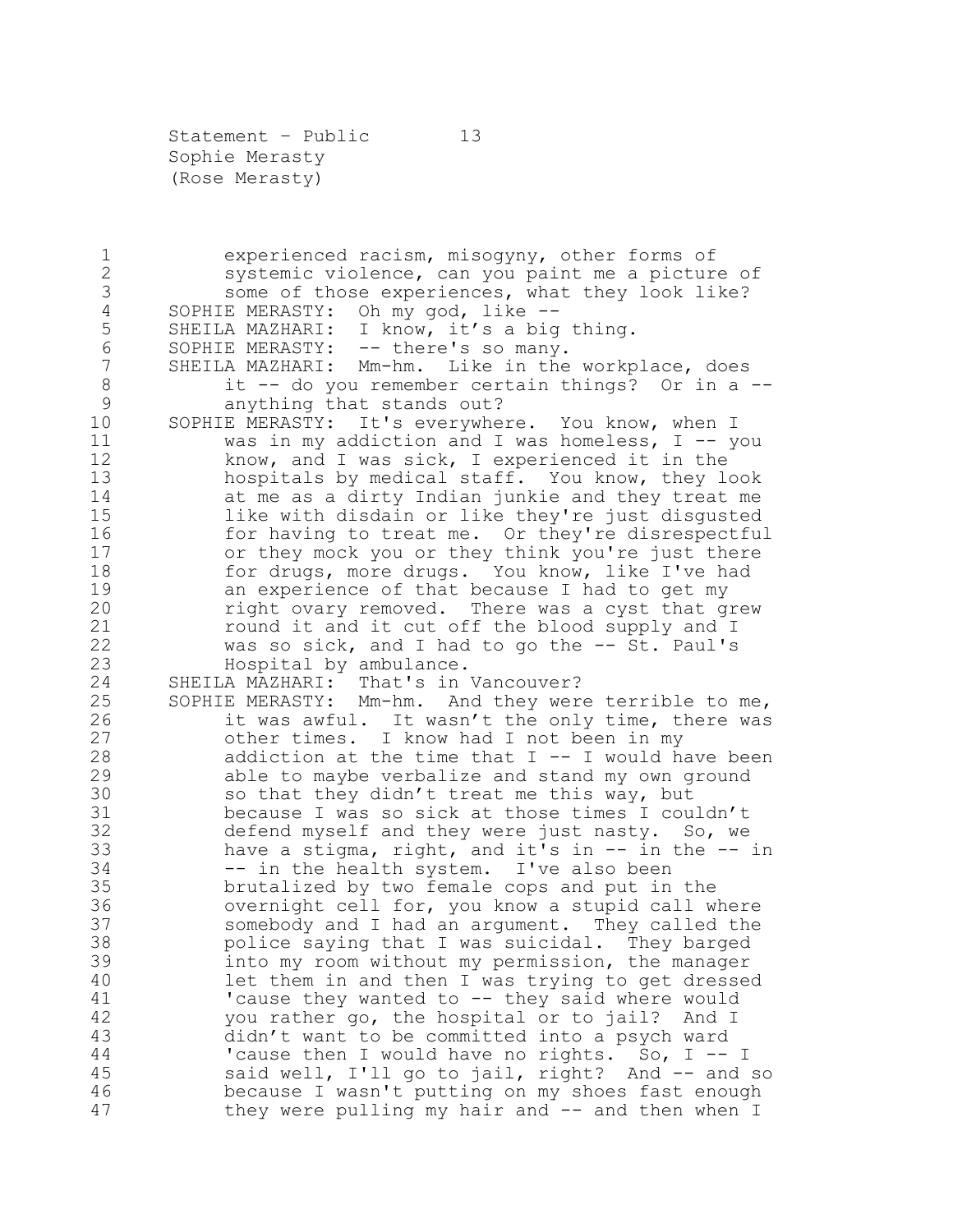Statement – Public 14 Sophie Merasty (Rose Merasty)

1 got there, there was this big huge guard when<br>2 they were releasing me the next day and he wa 2 they were releasing me the next day and he was<br>3 iust intimidating. You know it was awful, lik 3 just intimidating. You know it was awful, like<br>4 -- that was one of my experiences with them. 4 -- that was one of my experiences with them.<br>5 SHEILA MAZHARI: When -- when did that take place SHEILA MAZHARI: When -- when did that take place, do you remember? SOPHIE MERASTY: Oh, this was years ago. Maybe about 8 15, 20 years ago maybe. SHEILA MAZHARI: Mm-hm. Same with the hospital? SOPHIE MERASTY: That was about 10 years ago maybe. Yeah. SHEILA MAZHARI: And you don't remember any of their names or anything like that? SOPHIE MERASTY: No. I tried to make a police complaint. They wouldn't give me any information, you know about these two female cops 17 that were pulling my hair and yeah, it was... 18 SHEILA MAZHARI: And that was here in Vancouver?<br>19 SOPHIE MERASTY: It was, yeah. 19 SOPHIE MERASTY: It was, yeah.<br>20 SHEILA MAZHARI: Was it in a s SHEILA MAZHARI: Was it in a specific area in the city? SOPHIE MERASTY: Downtown Eastside. And so, you know maybe I've just been around like a lot of white male aggression too, different times, where you know they've all been -- they're coming out of a hockey game or a pub. You know, I'm walking alone, and they notice, and they start making comments or you know, making like -- making derogatory statements or whatever. You know, so 30 that's another form of violence that I've<br>31 experienced. In Winnipeg when I was grow: 31 experienced. In Winnipeg when I was growing up,<br>32 the racist comments directed at us were verv the racist comments directed at us were very blunt. Squaws and whatnot, right? Yeah, so justice -- well, I don't like calling it the justice system because it's not, it's a legal system -- the discrimination there. When I was on income assistance, discrimination there from the workers. SHEILA MAZHARI: Do you think they were treating you… SOPHIE MERASTY: Yes. Yeah. And government officials. You know, even shelters for women. You know, I've noticed attitudes and behaviours that are kind, you know, of oppressive towards women, including myself. I was kicked out of a shelter because my time ran out. It was with Atira. I already talked to the press about this. This was years ago, and it was in the Downtown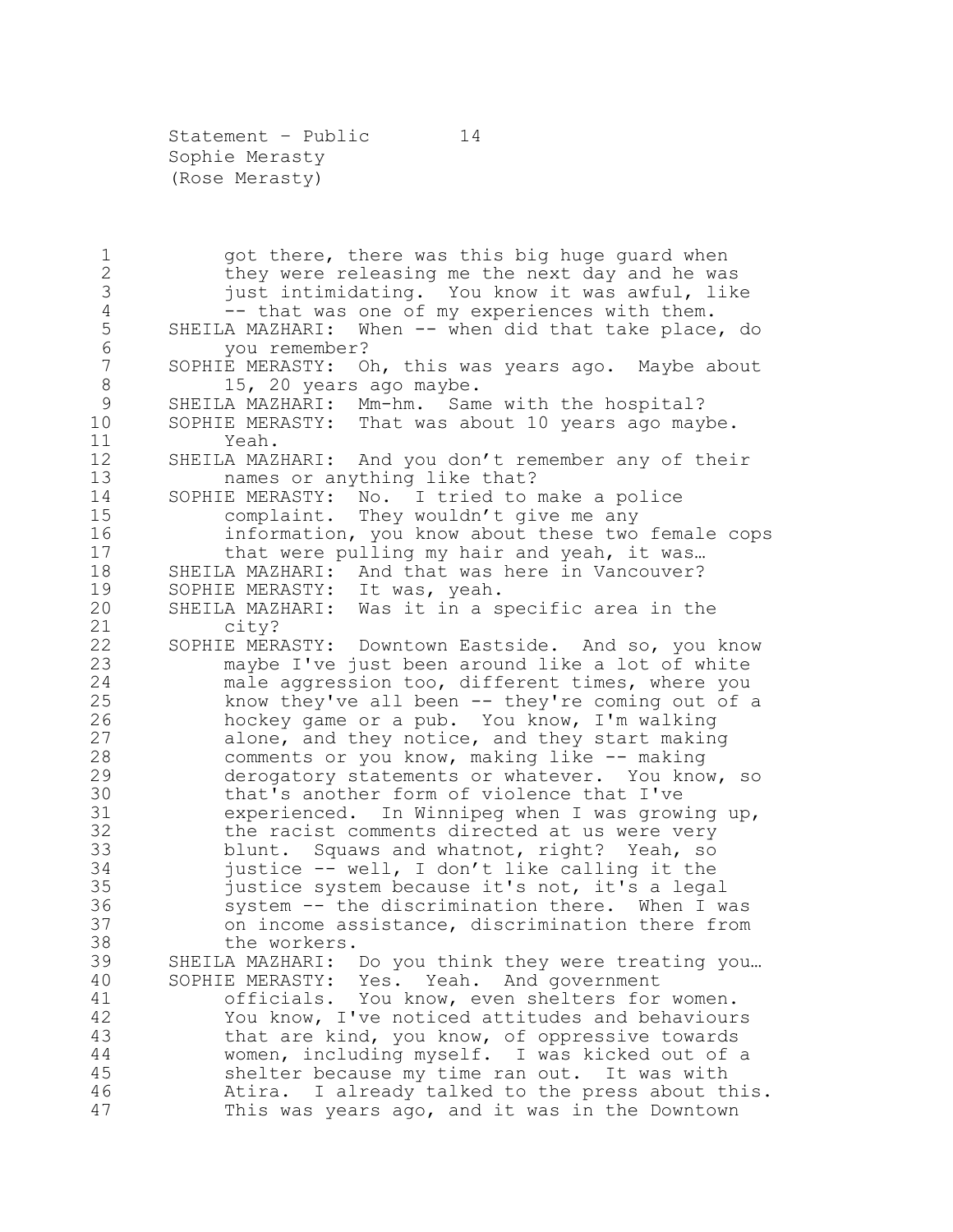Statement - Public 15 Sophie Merasty (Rose Merasty)

1 Eastside and it was about the Women's Centre, and<br>2 there's a time limit but I was waiting for calls 2 there's a time limit but I was waiting for calls<br>3 that day and had all my stuff packed, ready to 3 that day and had all my stuff packed, ready to<br>4 (a) and waiting for callback to see if I could 4 go, and waiting for callback to see if I could<br>5 get into another place. I was homeless. And get into another place. I was homeless. And 6 they called the police to escort me, they wouldn't let me wait for a phone call. I couldn't believe it. With all my bags and that I was on the street with the police escorting me and there was no need for it. So, that was one of the ways that I was treated, right? Like, you know I wasn't a violent, aggressive person that way like towards -- you know -- but you know, 14 they -- one of the workers just -- because I wasn't, you know able to get out at the time that 16 she wanted me out, like physically out of -- while I was waiting for a call. And I explained 18 it to her that I was waiting for a call.<br>19 Manyways, so you know the systems that ar 19 Anyways, so you know the systems that are<br>20 Supposed to be there helping women also, supposed to be there helping women also, are flawed. SHEILA MAZHARI: How do you think they can change for the better? What do you think needs to change? SOPHIE MERASTY: I think there's gotta be -- there should be an inclusive -- just like, for Aboriginal women only that -- maybe a centre or something that has everything in place for them, where they can get medical help. Like nurses' staff, medical staff, elders, counsellors, 30 advocates, food, beds, legal support, legal aid<br>31 or whatever, you know. Those kind of supports 31 or whatever, you know. Those kind of supports in<br>32 blace and also stronger advocacy for women who place and also stronger advocacy for women who have lost their children because if anything kills or hurts a woman deeply, is the loss of children. I know that. So, yeah just more support systems in place for women. You know, housing is a big one? Like what can a woman do when she's -- I couldn't do anything. I couldn't. I just -- when I was homeless it was 40 hard for me to even, like -- never mind getting a job, you know like the things that I needed. It was just survival on a day to day basis. And then, you know if you're looking for a place, you know like you get discriminated against by you know, landlords and rental agencies because you're Aboriginal or if you don't have -- you know like there's all these things that are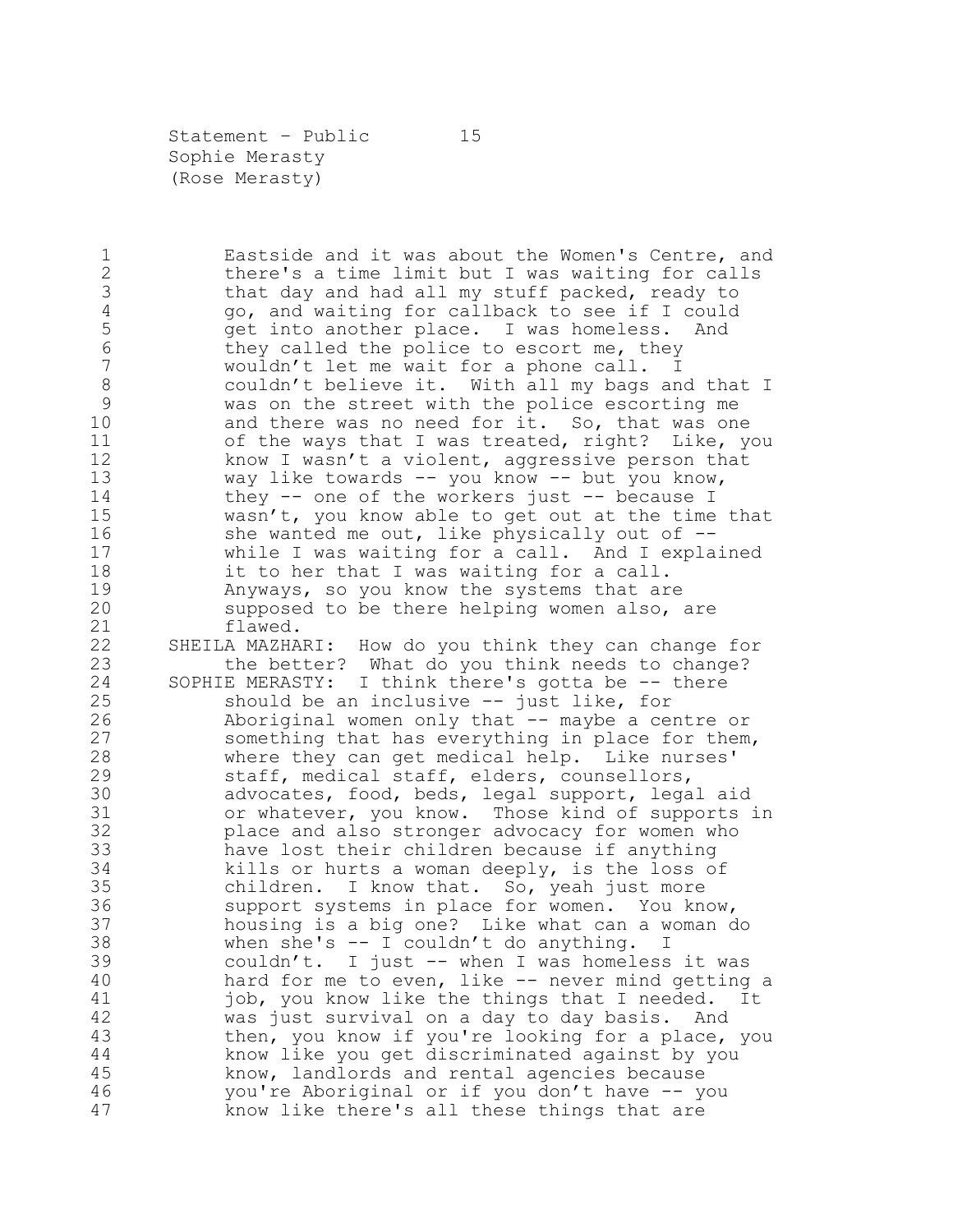Statement - Public 16 Sophie Merasty (Rose Merasty)

1 needed, credit history, on and on. Like there --<br>2 just seems like there are so many things against 2 just seems like there are so many things against<br>3 (1985) us sometimes, you know like it's crazy. You know us sometimes, you know like it's crazy. You know 4 any other women, white women can walk and get<br>5 anything she wants. That's the privilege of anything she wants. That's the privilege of you know white women, white people. Most -- in most cases. you know, for us as Indigenous women it seems so much harder to even just like find a safe place, a secure place, the resources and the help that we need. So, it's a lot you know. We deal with a lot everyday. SHEILA MAZHARI: And why do you think Aboriginal women are such targets for this kind of violence and…? SOPHIE MERASTY: Because of those reasons. We are the most vulnerable because of where we come from -- from -- in the first place, you know. The inherited traumas, the -- either you know 18 stemming from residential school and their --<br>19 like children being taken away, foster care. 19 like children being taken away, foster care. On<br>20 and on, you know like addictions, abuse, and on, you know like addictions, abuse, everywhere. It -- it's come from everywhere, you know this oppression of women and -- and so you know, if I can use myself an example, I almost gave up a few times where I felt so like -- like every door that I you know knock on is like closing in my face. Who can believe me? Who -- who can help me? You know, not knowing where to go anymore, not feeling like my life meant anything. And so, putting myself in vulnerable 30 position of having to you know, meet men to get<br>31 money, to get drugs, to you know like just 31 money, to get drugs, to you know like just<br>32 feeling so broken emotionally inside from feeling so broken emotionally inside from all these traumas, from all the losses that you know, you're just feeling so weak. You're just feeling stripped of any kind of power. That leaves you in a place of vulnerability. So, I know what it's like to have been there. I know you know, 'cause I lived it. That's what you know, exposes us to violence. It's like you know, you see a wounded animal in the animal kingdom and then there's you know these bigger, strong predators that kill that you know wounded animal off. I think sometimes the world is very much like that. SHEILA MAZHARI: And how did you yourself get out of those situations? SOPHIE MERASTY: I just -- oh my god, like I kept

trying and trying treatment. I don't know,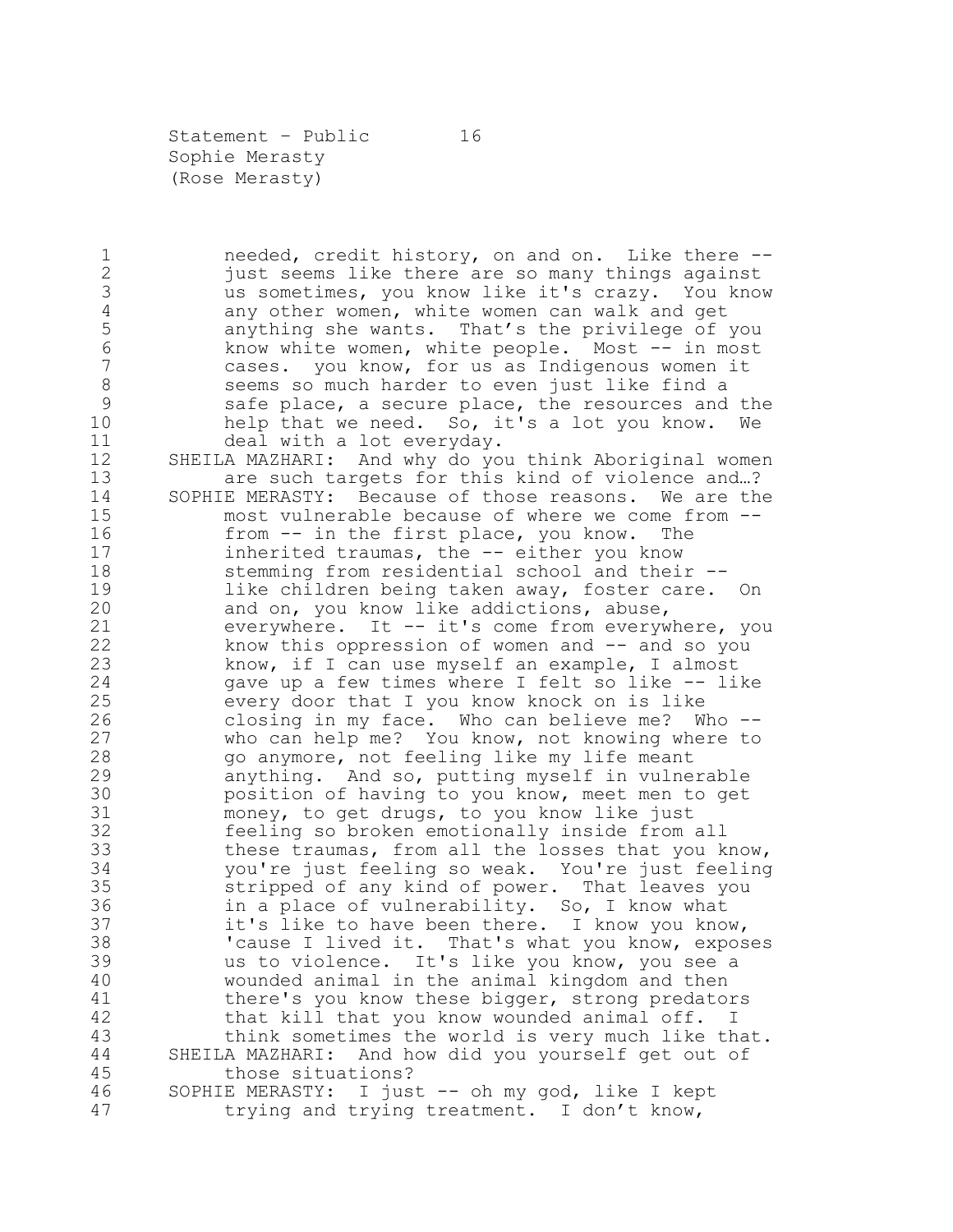Statement - Public 17 Sophie Merasty (Rose Merasty)

1 something in me I guess, maybe a little bit of<br>2 hope, a little bit of resolve or a little bit 2 hope, a little bit of resolve or a little bit of<br>3 willpower to continue to walk in this world when 3 willpower to continue to walk in this world when<br>4 1 didn't wanna be in it. So -- and then of I didn't wanna be in it. So -- and then of course having grandchildren -- you know, starting to have grandchildren. And I see them and I'm 7 like oh my god, you know there's -- these are my 8 reasons to stay alive and to -- to do this work, to heal so that you know -- so that they have a chance, right, to have a different life than I did. And they're the reasons why I also need to talk about this stuff 'cause I -- I didn't talk about these things, about myself or my sister for a long time just because there was you know -- I was almost silenced you know. It was too painful, I didn't have the supports around me. I 17 -- I was isolated. 18 SHEILA MAZHARI: And on your healing journey which<br>19 Support systems helped you the most? 19 support systems helped you the most?<br>20 SOPHIE MERASTY: I would sav it -- like a SOPHIE MERASTY: I would say it -- like a lot of it was ceremony and women support groups you know. But ceremony are very -- is very powerful. I would like to you know, actually I'm probably ready to do more healing. I would like to find new like, support systems. Like people who are trained, like professional people. Not just your lay counsellor, right? And, or like, ceremony you know like for women only. You know, like whatever it would be, sweat lodges, wiping of 30 tears ceremony, those kind of things, workshops,<br>31 sychologist maybe. Even though you know some psychologist maybe. Even though you know some aspects of western psychology is okay, I think cultural, you know, practices and ceremony are -- 34 are better you know, for -- for me, for many of us probably. Yeah. SHEILA MAZHARI: Is there anything else you'd like to share? SOPHIE MERASTY: I feel like I've shared a lot. SHEILA MAZHARI: Yeah. Thank you so much. SOPHIE MERASTY: I didn't expect to be saying all this. I thought I was gonna say like five things that are on the statement, right? But thank you for listening. SHEILA MAZHARI: Thank you so much. SOPHIE MERASTY: This is going to the commissioners? SHEILA MAZHARI: Yes. SOPHIE MERASTY: Okay, and they'll hear this?